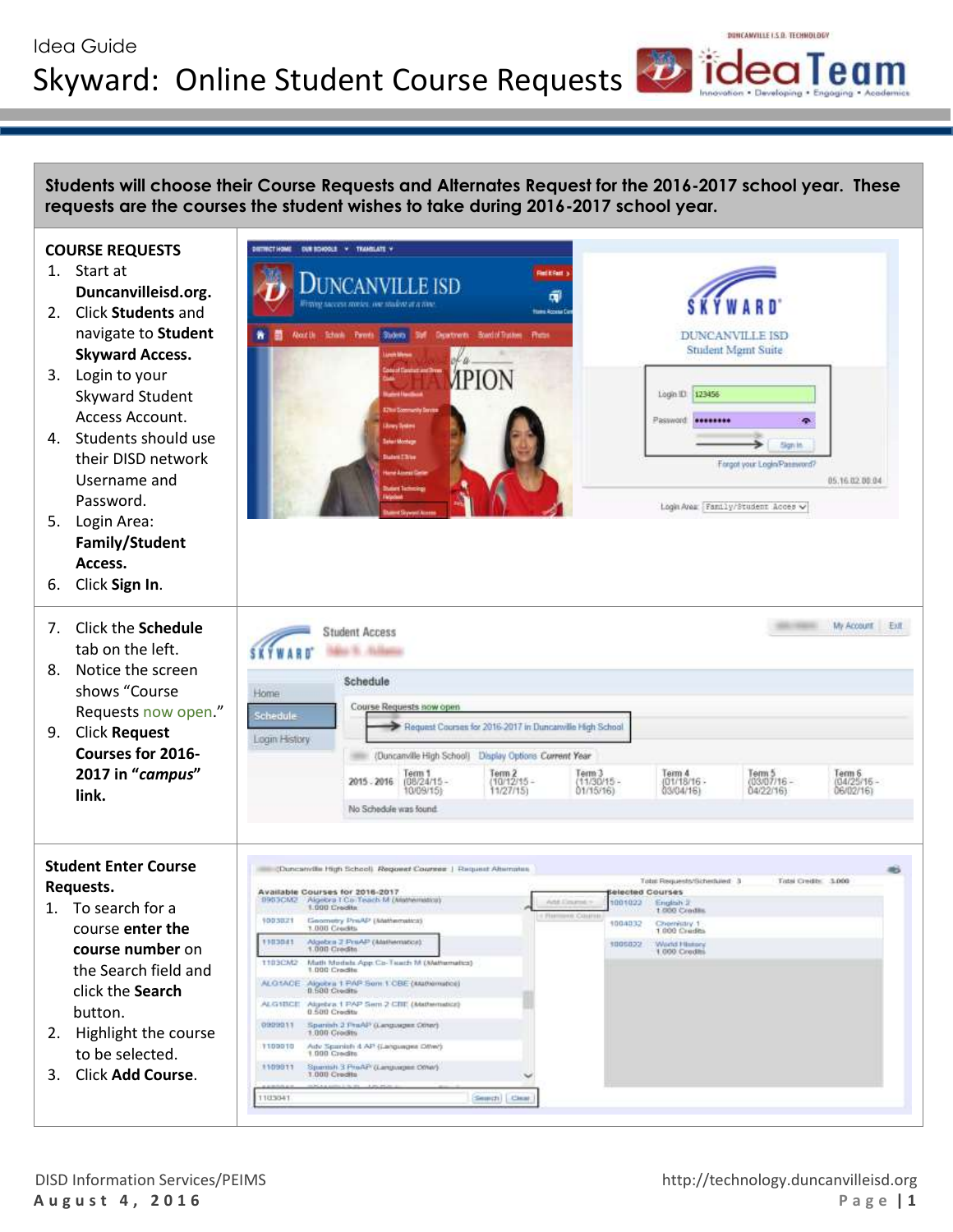## Idea Guide Skyward: Online Student Course Requests **DideaTeam**



DONCANVILLE LS D. TECHNOLOGY